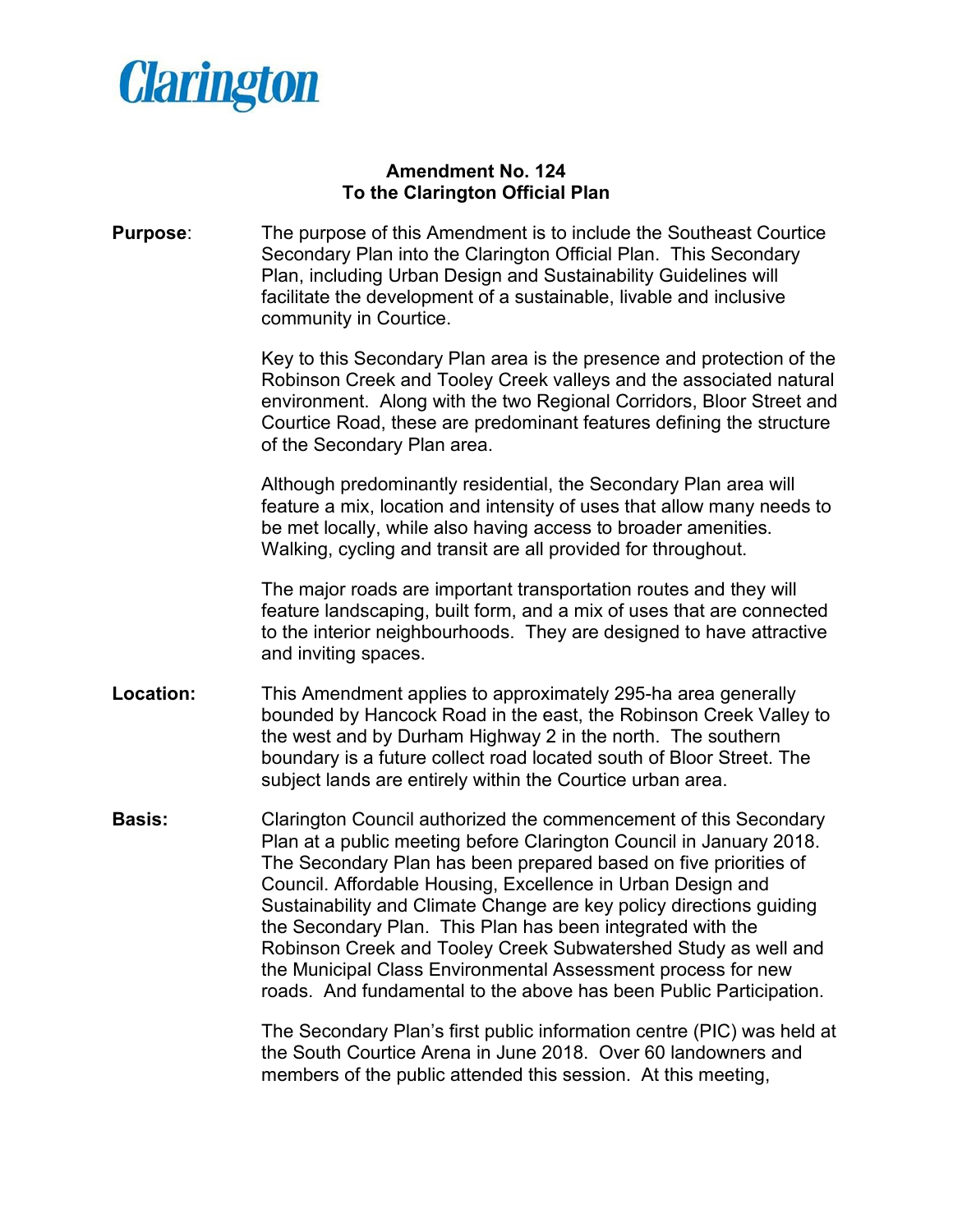attendees were introduced to the Secondary Plan planning and design process.

Background reports were prepared as part of the Secondary Plan process. The background reports below highlighted key challenges and opportunities for Southeast Courtice and provided direction to the Secondary Plan. The list of reports is as follows:

- Technical Summary Report
- Planning Background
- Affordable Housing Analysis
- Commercial Needs Assessment
- Transportation Report
- Functional Servicing Background Report
- Landscape Analysis
- Agricultural Impact Assessment
- Archaeological Assessment
- Built Heritage and Cultural Heritage Landscape Screening
- Natural Resources Background Analysis, SWS Integration
- Sustainability & Green Principles

Also supporting the Secondary Plan is the Robinson Creek and Tooley Creek Subwatershed Study. Recommendations stemming from this study have been incorporated into the Secondary Plan and will be further addressed through development applications within the Secondary Plan Area.

Prior to the second PIC, all landowners in the Study area were invited to an information session. This included a presentation of existing land use policy and best practices in neighbourhood design. This was followed by a presentation of three land use options for the Area. The priorities for all three options included environmental protection, an active transportation network and diverse housing mix, however each option explored a unique development objective. This same information was then presented to the public at the second PIC. Approximately 120 people attended these two sessions.

Public and landowner input was received through an online community building tool, surveys, comment forms and roundtable discussions. The Steering Committee's input has also provided direction.

The Southeast Courtice Secondary Plan and the Urban Design and Sustainability Guidelines have been created based upon the study team's analysis and the public consultation process described above.